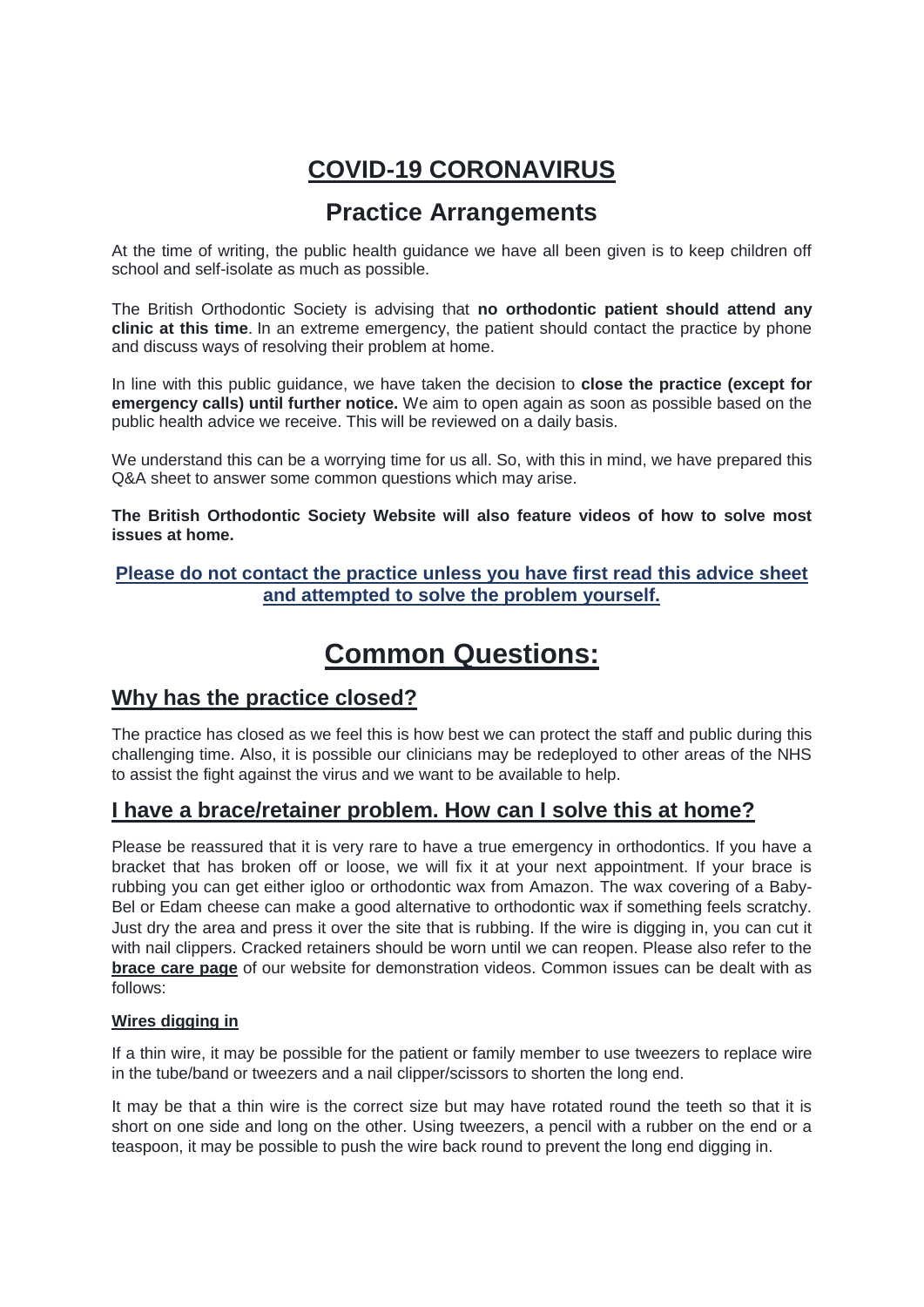If the wire is very thick and stiff it may not be possible to cut the wire with home instruments. If this is the case it may be necessary to cover the wire to prevent it being sharp. You can buy relief wax/silicone online (Orthodontic Wax). Failing that using a wax covering from hard cheese (babybell, cheddar), Blue tack or even chewing gum may help.

#### **Broken bonded (glued on) retainers**

Push the wire back down towards the tooth as much as possible. (Fingers or tweezers).

Cover it with best medium available (Ortho wax, Cheese wax, Blu tack, chewing gum). Only if this does not work, cut the exposed unbonded wire using tweezers and nail clippers/scissors, gently pull the wire to remove the whole retainer and wear the removable retainers full time.

#### **Cracked Retainers**

Wear these all day, unless there is a risk of swallowing or inhalation.

#### **Lost Retainers**

Order online a 'boil in the bag' (heat mouldable) gumshield to use and wear at night to reduce the risk of relapse (unwanted tooth movement). It should be noted that these appliances aren't specifically designed to hold teeth in position so the manufacturer cannot be held responsible for any relapse.

#### **Gold Chains**

If the gold chain was recently place and is now dangling down, it may be possible to cut it short. Gold is quite a soft metal and it may be possible to cut the chain using some nail scissors or nail clippers. Always hold the loose end with tweezers or similar item. If possible, leave at least 5 links through the gum so it can used later by your orthodontic team.

#### **Aligner therapy (e.g. Invisalign**)

If your current aligner is in good order keep wearing it as much as possible. If your current aligner is broken or ill fitting, step back to your previous aligner.

#### **Bracket off**

This is not urgent unless it is causing trauma to the soft tissues. If so, use Cover it with best medium available (Ortho wax, Cheese wax, Blu tack, chewing gum).

#### **Elastic Bands**

You should continue wearing your elastics until the date of your original appointment. Then stop and keep safe any elastics you have left over. This puts the brace in "park mode". If you have been told by the clinician to monitor the front bite and you notice it getting worse, then contact the practice for advice. It would be helpful if you took a selfie of the bite and emailed it to us too.

#### **Band off**

If the band is very loose and you are worried you may inhale or swallow it, then remove it and cut the wire. If the band is simply loose but mostly staying in place, push the band back on with your finger and it can then be left in place. If you are unsure, call and email us a selfie of it. Please ensure you adhere to good oral hygiene and a low sugar diet to prevent decay under the band and around your tooth.

#### **Removable appliances/ Twin-blocks**

If fractured or ill-fitting do not wear the appliance.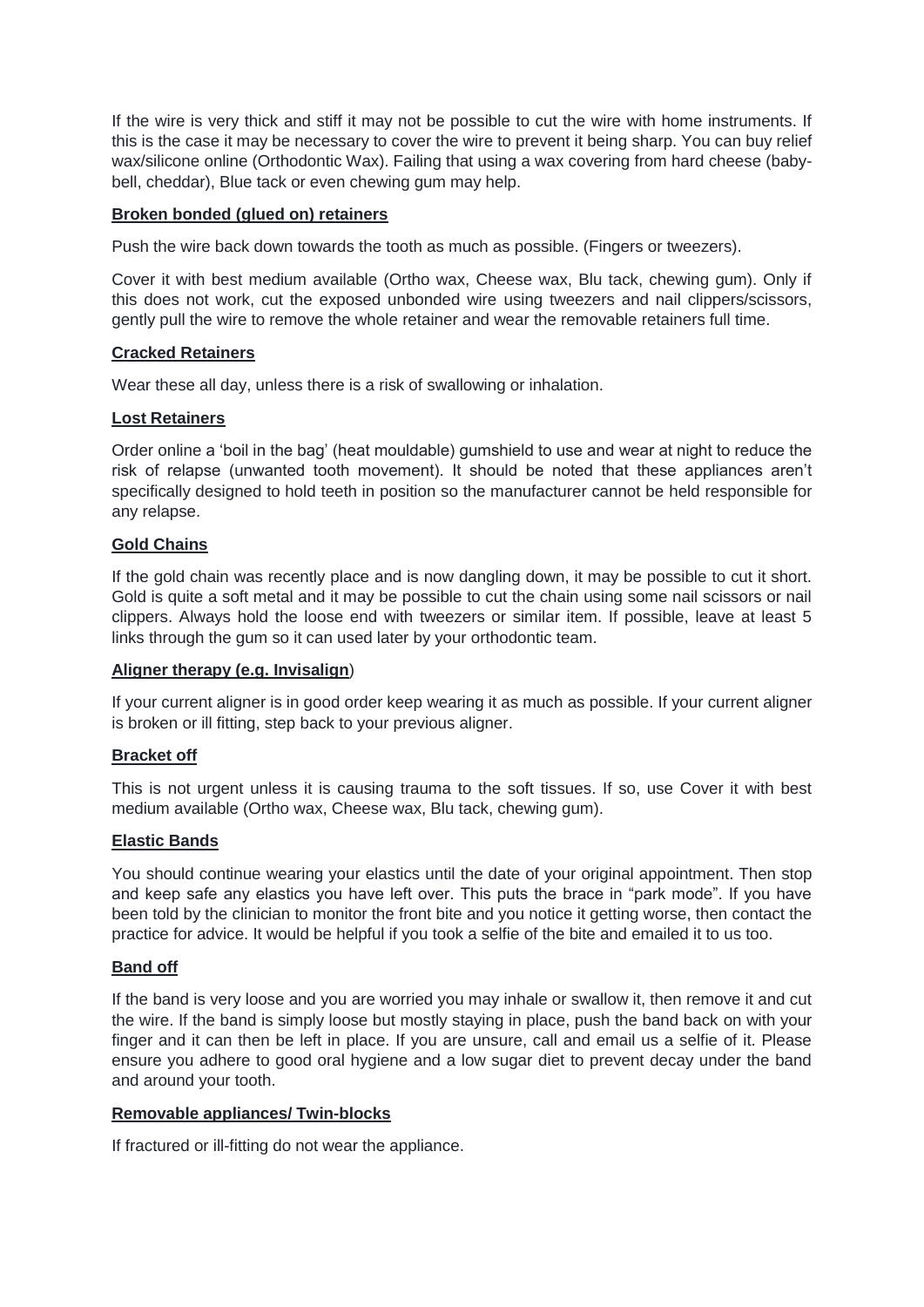#### **Separators (blue elastics put between teeth)**

These should be removed. Attempt removal with end of safety pin, small paper clip or wooden tooth pick.

#### **Lost module (coloured/grey elastics that fit on the bracket square)**

This is not a significant problem. You can try to make wire where the module has been lost secure with dental wax, cheese wax, Blu tack or chewing gum.

#### **Lost spring**

No treatment is required.

#### **Loose spring**

Cover it with best medium available (Ortho wax, Cheese wax, Blu tack, chewing gum).

#### **Fractured/Frayed elastic power chain.**

No treatment is required. You can cut the frayed end as short as possible to improve comfort. Nail clippers or scissors can be used for this purpose.

#### **Exposed end of wire tie – long ligature or short ligature**.

Re-tuck the sharp end under wire/bracket using tea spoon or tweezers or the rubber end of a pencil. Remove the wire if broken with tweezers if possible. Cut the frayed end as short as possible to improve comfort with nail cutters or scissors. Alternatively, cover for comfort using Ortho wax, Cheese wax, Blu tack or chewing gum.

### **Will you still be open for emergencies?**

**Yes, but only for telephone advice.** If you have a problem with your retainer or part of your brace is causing pain or an inhalation risk, **and you have tried the above measures**, then contact us in the usual way on **0151 707 2312**. We can be contacted by phone throughout our normal working hours. We will advise you how to solve your problem at home. A selfie sent to the practice e-mail may be helpful. Please note that a broken bracket is not an emergency and can wait until the practice re-opens. For severe dental emergencies outside normal hours, please contact NHS out of hours on **01614769651**. If you have had symptoms of the virus such as cough and/or fever and have a dental emergency, then please self-isolate and contact NHS 111 for advice.

### **What is a severe dental emergency?**

This includes severe dental pain not managed with over the counter medication, severe facial swelling affecting the throat and/or eye or uncontrollable bleeding following tooth removal. In these cases, contact NHS out of hours on 01614769651.

### **How do I contact you?**

If you have an emergency, and have tried to solve the problem yourself without success, you can contact us on our usual practice number **0151 707 2312**. We will be available by phone during our normal working hours. Please do not send emails to the practice as we may not be able to respond. For up to date information see our website [www.liverpoolbraceplace.co.uk](http://www.liverpoolbraceplace.co.uk/) Our policy is checked daily based on the public health advice we receive.

### **What is a brace/retainer emergency?**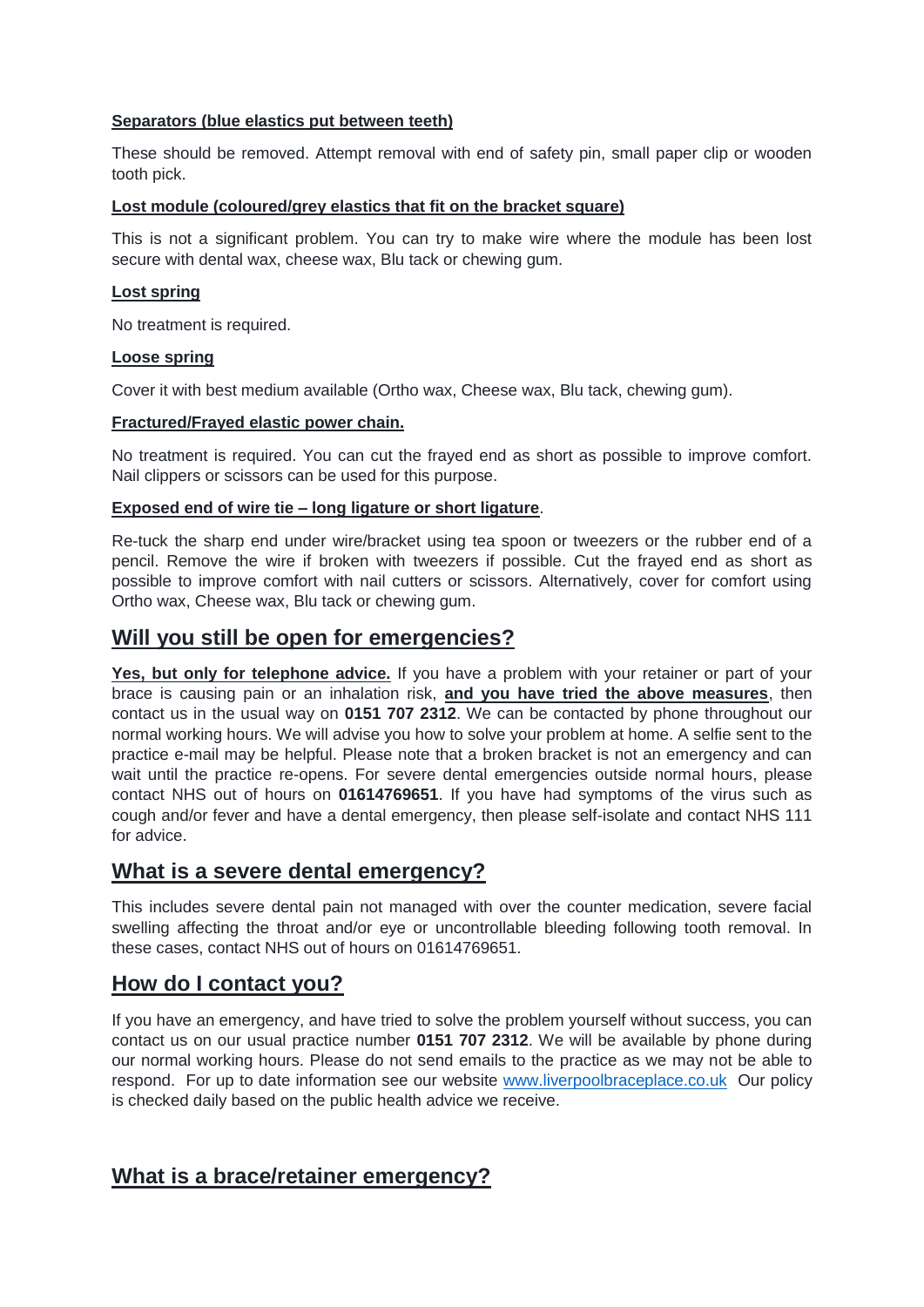If part of the brace is causing pain, or you are worried you may swallow or breathe it in, then please contact us. Another example would be a lost or broken retainer which no longer fits. If you are not sure, you can call us for advice. A broken/loose bracket which is still attached to the wire is not an emergency and can wait.

## **I've got a loose bracket, should I call you?**

**No**, please see the previous answer.

### **When will you open again?**

We don't know. We are preparing for the closure to run to the end of June 2020, but this could be sooner or later depending on the public health advice we receive. We will contact you as soon as possible when we have this information available.

### **My appointment has been cancelled. When will I be seen?**

We will be contacting patients with existing appointments to inform them of the cancellation. Unfortunately, we cannot make another appointment at this stage. We will contact you as soon as we know the date we can re-open. Appointments will be sent out by post and prioritised according to clinical need. We thank you for your understanding in this matter.

### **The new appointment I've been sent isn't convenient, what should I do?**

When we re-open, you can contact us by telephone to rearrange it. Please be patient with us as our phone may be very busy during this time. We will be operating a skeleton staff and want to prioritise the phone for emergencies. We will get back to you as soon as we can.

# **Won't this affect my brace treatment?**

There will inevitably be a delay in the progress of your treatment. However, most appliances are safe and stable to leave for many months if a good standard of toothbrushing is well maintained. Our clinicians have checked the clinical notes progress of everyone affected to make sure.

### **What about the elastics I'm wearing?**

You should continue wearing your elastics until the date of your original appointment. Then stop and keep safe any elastics you have left over. This puts the brace in "park mode". If you have been told by the clinician to monitor the front bite and you notice it getting worse, then contact the practice for advice. It would be helpful if you took a selfie of the bite and emailed it to us too.

# **My brace is removable. Should I still wear it?**

**Yes**. You should continue wearing your removable brace as instructed.

### **I've been told to turn the key of my removable brace. Should I still do this?**

**Yes.** You should continue to do this, but stop the turns on the date of your original appointment.

### **What about my retainers?**

Keep wearing your retainers as you have been advised.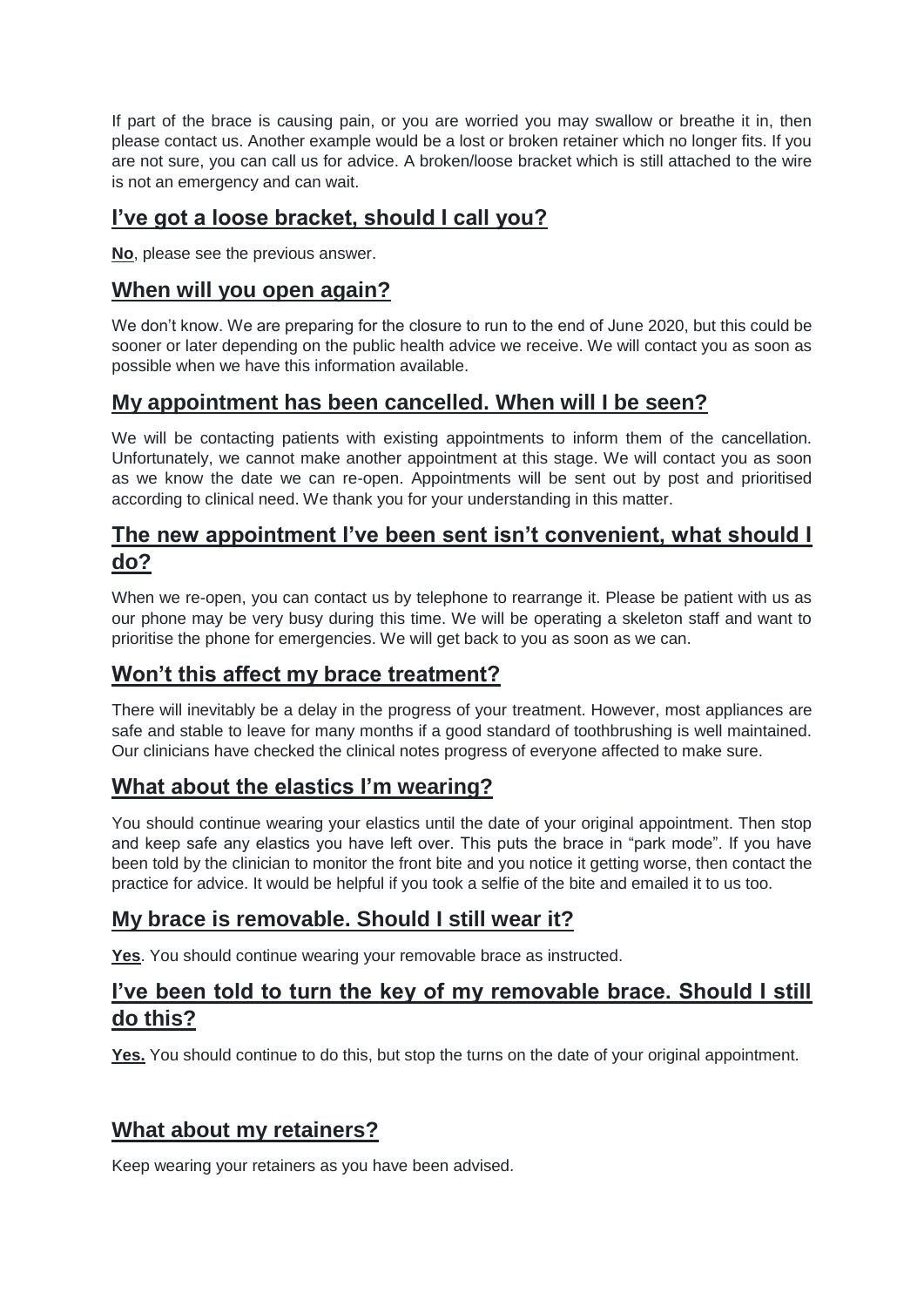# **I've broken/lost my brace or retainer. What should I do?**

Order online a 'boil in the bag' (heat mouldable) gumshield to use and wear at night to reduce the risk of relapse (unwanted tooth movement). It should be noted that these appliances aren't specifically designed to hold teeth in position so the manufacturer cannot be held responsible for any relapse. If your retainer is cracked but not causing trauma or a risk of inhalation, then wear it all day except for eating and drinking.

## **I was due to be seen for a first appointment. Will I go back on the waiting list?**

**No**. Your appointment will simply be rearranged and prioritised accordingly.

### **I've had symptoms of the virus and am having brace/retainer problems. What should I do?**

**Do not** come to the practice. Self-isolate and call NHS 111

# **I've had teeth out but no brace fitted. What should I do?**

**Do not worry.** There is usually no problem with the delay. If you notice the spaces closing up a lot (e.g. half of the original space) then contact us for advice. Selfies of the teeth emailed to us would be helpful for this.

### **I'm due to have teeth out at my dentist, should I still go?**

You should take your dentist's advice. Please see the above answer. However, it is unlikely your dentist will still proceed with the procedure at this time. If in doubt, the best thing is to cancel the appointment.

# **My dentist won't take my teeth out like you asked. What should I do?**

You should take your dentist's advice. We can always rearrange appointments to fit around this.

# **I was due to have my brace off. Do I have to wait?**

Yes. We know this is very disappointing, but we feel this is in the best health interests of staff, patients and public alike. If you have special concerns, please e-mail the practice.

# **I've finished self-isolation. Can I come in?**

**No**. Until we have more advice, if you have an emergency please contact NHS 111.

### **I'm a private patient and have taken out finance. What now?**

You will still receive your treatment as promised. This delay is temporary and for public health reasons. If you wish to delay payments to the finance company, you should contact them directly. Unfortunately, we cannot give financial advice.

# **Is the practice dangerous?**

**No**. We have very high standards of cross infection control. The decision has been taken to conform with the social isolation advice given by the government and public health advisors.